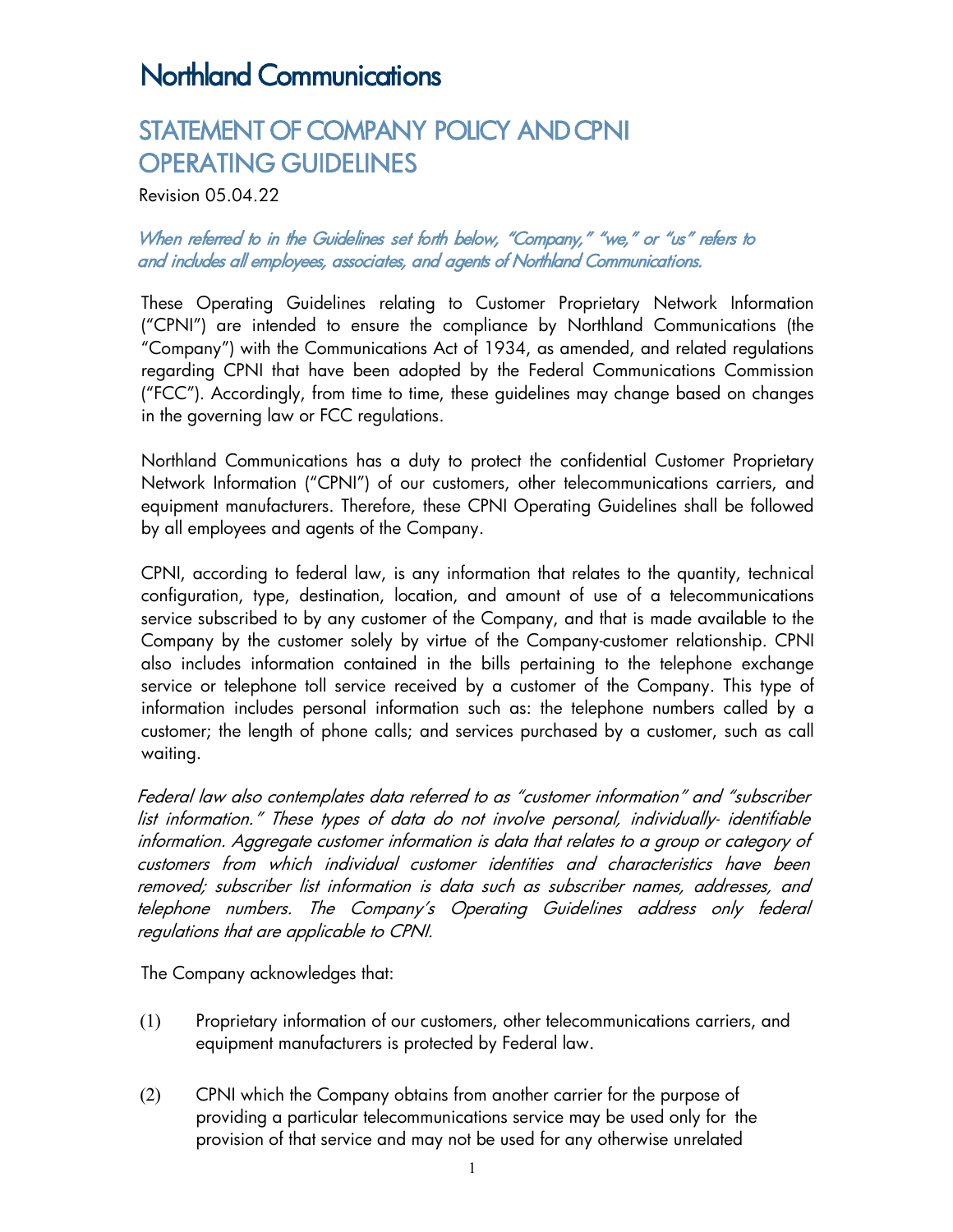marketing efforts.

(3) Individually identifiable CPNI that we obtain by providing a telecommunications service may be used, disclosed, or released only in the circumstances as set forth in these CPNI Operating Guidelines.

The Company shall take reasonable measures to discover and protect against attempts to gain unauthorized access to CPNI. The Company shall properly authenticate a customer prior to disclosing CPNI based on customer-initiated telephone contact, online account access, or an in-store visit.

The Company takes seriously the protection of our customers' CPNI, and in accordance with 47 CFR 64.2009, employees will be subject to disciplinary review for violation of the policies set forth herein. Employees should contact their supervisor if they have any questions or require additional information.

### Important Definitions

Account Information. "Account information" is information that is specifically connected to the customer's service relationship with the carrier, including such things as an account number or any component thereof, the telephone number associated with the account, or the bill's amount.

Address of Record. An "address of record", whether postal or electronic, is an address that the carrier has associated with the customer's account for at least 30 days.

Call Detail Information. Any information that pertains to the transmission of specific telephone calls, including, for outbound calls, the number called, and the time, location, or duration of any call and, for inbound calls, the number from which the call was placed, the time, location, or duration of any call.

Customer. A customer of a telecommunications carrier is a person or entity to which the telecommunications carrier is currently providing service.

Opt-in approval. The term "opt-in approval" refers to a method for obtaining customer consent to use, disclose, or permit access to the customer's CPNI. This approval method requires that the carrier obtain from the customer affirmative, express consent allowing the requested CPNI usage, disclosure, or access after the customer is provided appropriate notification of the carrier's request consistent with the requirements set forth in this subpart.

Opt-out approval. The term "opt-out approval" refers to a method for obtaining customer consent to use, disclose, or permit access to the customer's CPNI. Under this approval method, a customer is deemed to have consented to use, disclosure, or access to the customer's CPNI if the customer has failed to object thereto within the waiting period described in 64.2008(d)(1) after the customer is provided appropriate notification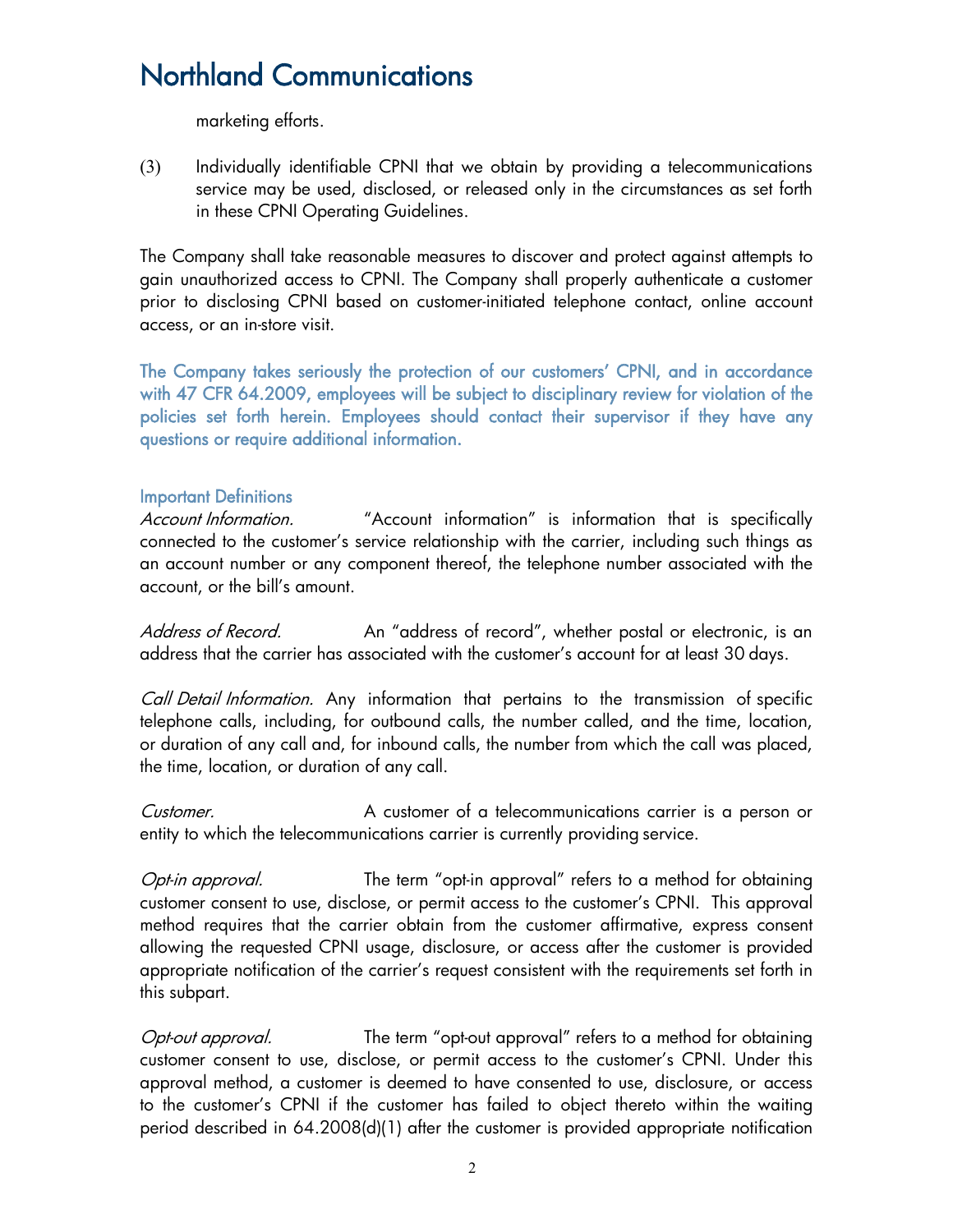of the carrier's request for consent consistent with the rules in this subpart.

Telephone number of record. The telephone number associated with the underlying service, not the telephone number supplied as a customer's "contact information".

Valid photo ID. A "valid photo ID" is a government-issued means of personal identification with a photograph such as driver's license, passport, or comparable ID that is not expired.

### **General**

Unless required by law or with the approval of the customer, the Company will only use, disclose, or permit access to individually identified CPNI in its provision of:

- (1) The telecommunications service from which the information is derived.
- (2) Services necessary to, or used in, the provision of the telecommunications service, including the publishing of directories.

The Company uses CPNI to:

- (1) Initiate, render, bill, and collect for telecommunications services.
- (2) Provide inbound marketing, referral, or administrative services to the customer for the duration of the call, if the call was initiated by the customer and the customer approves of the Company's use to provide such service.
- (3) Provide call location information concerning the user of a commercial mobile service in certain specified emergency situations, if applicable.

### **Exceptions**

The Company may use, disclose, or permit access to CPNI, without customer approval, only as described below.

The Company may use, disclose, or permit access to CPNI for the purpose of providing or marketing service offerings among the categories of service (i.e., local, interexchange, and CMRS) to which our customer already subscribes without customer approval.

If a customer subscribes to more than one category of service offered by our Company, then the Company may share CPNI among our affiliated entities that provide a service offering to the customer.

If a customer does not subscribe to more than one offering of our Company, then the Company will not share that customer's CPNI with its affiliates, except in accordance with the Opt-out procedures described below.

The Company may use CPNI, without customer approval, to market services formerly known as adjunct-to-basic services, such as, but not limited to, speed dialing, computerprovided directory assistance, call monitoring, call tracing, call blocking, call return, repeat dialing, call tracking, call waiting, caller I.D., call forwarding, and certain Centrex features.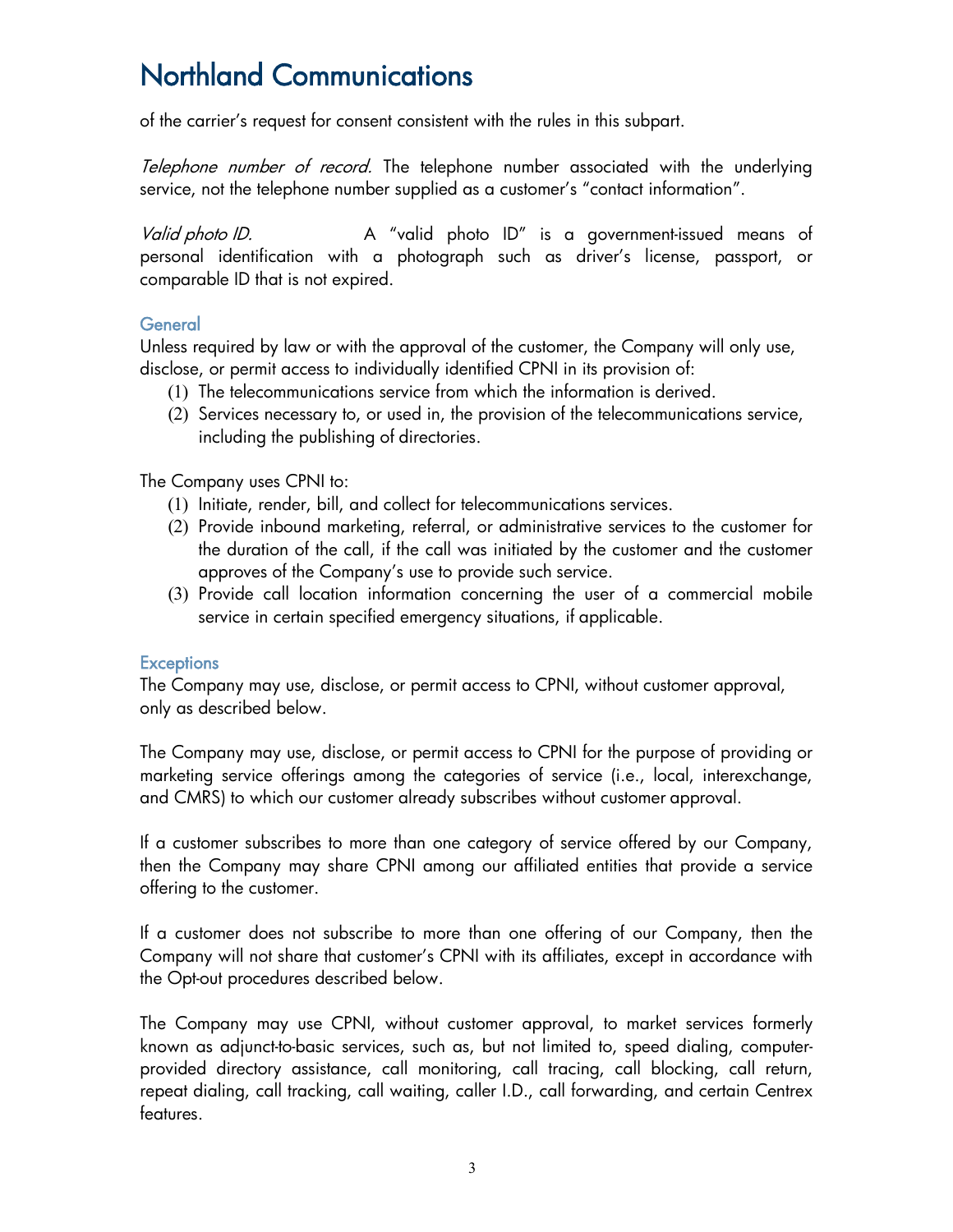The Company may use, disclose, or permit access to CPNI, without customer approval, in its provision of inside wiring installation, maintenance, and repair services.

The Company may also use, disclose, or permit access to CPNI to protect its rights or property, or to protect users of those services and other carriers from fraudulent, abusive, or unlawful use of, or subscription to, such services.

## **Notification**

Prior to any solicitation for customer approval, the Company will provide notification to the customer of the customer's right to restrict use of, disclosure of, and access to that customer's CPNI. The customer notification shall provide sufficient information to enable the customer to make an informed decision as to whether to permit the Company to use, disclose, or permit access to, the customer's CPNI.

The Company will maintain records of notification, whether oral, written, or electronic, for at least one year.

All notices will:

- (1) State that the customer has a right, and the Company has a duty, under Federal law, to protect the confidentiality of CPNI.
- (2) Specify the types of information that constitute CPNI and the specific entities that will receive the CPNI, describe the purposes for which CPNI will be used, and inform the customer of his or her right to disapprove those uses, and deny or withdraw access to CPNI at any time.
- (3) Advise the customer of the precise steps the customer must take in order to grant or deny access to CPNI and must clearly state that a denial of approval will not affect the provision of any services to which the customer subscribes. However, the Company may provide a brief statement, in clear and neutral language, describing consequences directly resulting from the lack of access to CPNI.
- (4) Be comprehensible and must not be misleading.

When written notification is provided, the notice must be clearly legible, use sufficiently large type, and be placed in an area so as to be readily apparent to a customer.

The Company may state in the notification that the customer's approval to use CPNI may enhance the carrier's ability to offer products and services tailored to the customer's needs. The Carrier also may state in the notification that it may be compelled to disclose CPNI to any person upon affirmative written request by the customer.

The Carrier may not include in the notification any statement attempting to encourage a customer to freeze third-party access to CPNI.

The notification must state that any approval, or denial of approval, for the use of CPNI outside of the service to which the customer already subscribes from the Company is valid until the customer affirmatively revokes or limits such approval or denial.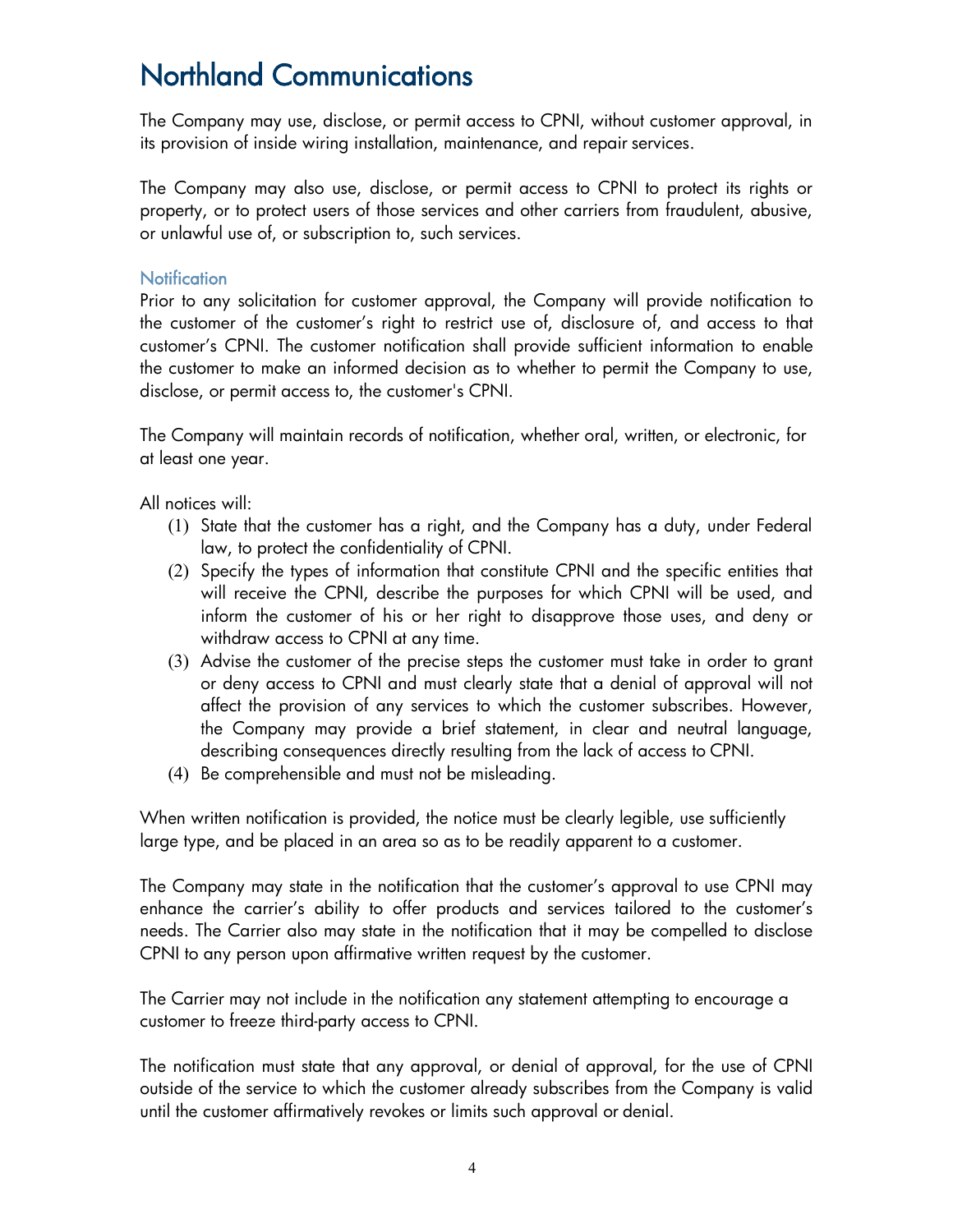The Company's solicitation for approval must be proximate to the notification of a customer's CPNI rights.

# Customer Approval for use of CPNI

Northland Communications does not give CPNI to any third parties except as discussed below. No third party is ever given access to our customers' proprietary network information for the purpose of marketing.

Northland Communications currently uses the opt-out method for obtaining approval to use CPNI. Customers are notified bi-annually of their right to approve or deny use of their CPNI via a bill message. The contents of each notification comply with the standards described above. The notifications define the applicable waiting period for a response before approval is assumed. After mailing, the Company waits 30-days (or in its discretion a longer period of time) after giving customers such notice and an opportunity to Opt-out before assuming customer approval to use, disclose, or permit access to CPNI. The waiting period begins to run on the third day following the date that the notification was mailed.

The Company may use Opt-out approval to obtain a customer's consent to share CPNI among the Company's affiliates.

Accounts for customers who choose to deny access to their CPNI are marked as "CPNI Restricted". If a customer has denied use of CPNI and initiates a call to the Company, onetime customer authorization for use of CPNI is obtained verbally from the customer at that time. The Company notifies the customer that their waiver of the CPNI requirements is for the duration of the call only.

The contents of any such notification must comply with the requirements the Notification Section above, except that the Company may omit any of the following notice provisions if not relevant to the limited use for which the Company seeks CPNI:

- 1. The Company need not advise customers that if they have opted-out previously, no action is needed to maintain the Opt-out election;
- 2. If the Company's limited CPNI usage will not result in use by, or disclosure to, an affiliate or third party, then the Company need not advise customers that the Company may share their CPNI with the Company's affiliates or third parties and need not name those entities,
- 3. The Company need not disclose the means by which a customer can deny or withdraw future access to CPNI, but the Company must then explain to customers that the scope of the approval the Company seeks is limited to onetime use; and
- 4. If the Company communicates clearly that the customer can deny access to his CPNI for the call, then the Company may omit disclosure of the precise steps a customer must take in order to grant or deny access to CPNI.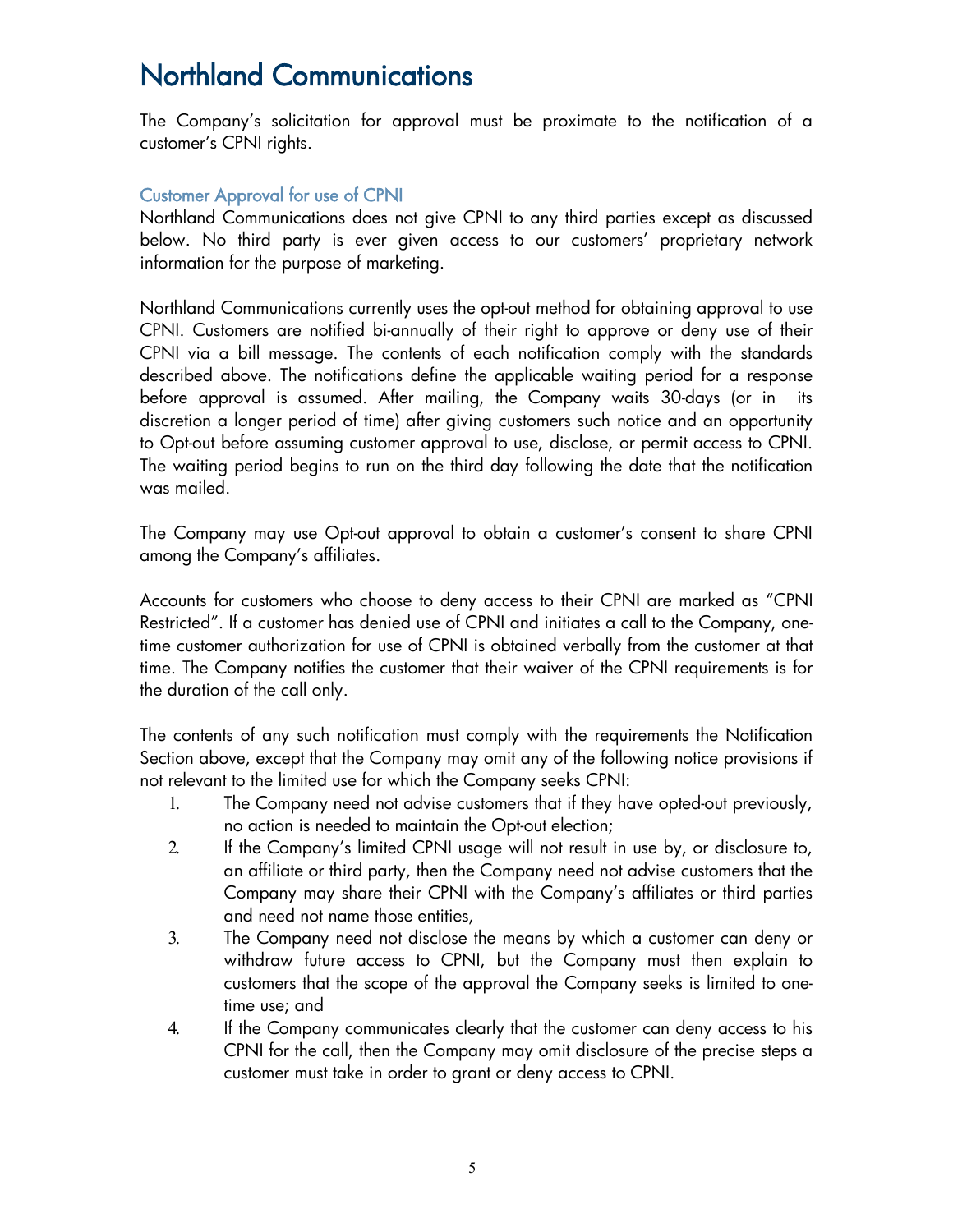While a customer may orally approve CPNI usage, the Company has the burden of demonstrating such approval has been given. When this one-time authorization is account permanently. obtained from a customer, a memo is put on their account. Memos remain on a customer's

Approval or disapproval to use, disclose, or permit access to a customer's CPNI obtained by the Company must remain in effect until the customer revokes or limits such approval or disapproval.

Records of approvals to use CPNI, whether oral, written, or electronic, are maintained for at least one year.

## Call Detail Inquiries

The Company will disclose call detail information\* to a customer only in one of the following situations:

- 1. The customer is able to provide the call detail information without assistance. The customer must provide the number called, the date of the call, the time of the call, and the duration of the call. If they provide all these items, we may discuss the call detail information provided by the customer.
- 2. The customer is on-site, and provides a valid photo ID, matching the name on the account.
- 3. We can call the customer back at the telephone number of record.
- 4. We can mail the information to the address of record. We can also e-mail the information to the e-mail address of record, if one exists at the time of the inquiry. Any address of record must be established for 30 days prior to the inquiry.

\*Call detail information for local calls is only provided a subpoena or upon special request. The FCC decided (10/25/17) that law enforcement would receive an exemption of the Calling Party Number (CPN) rules in cases where the called party receives a threatening call. The FCC defined a threatening call as "any call that that conveys an emergency involving danger of death or serious physical injury to any person requiring disclosure without delay of information relating to the emergency."

### Online Account Access

Customers of Northland Communications have the option of viewing their bills online. No account changes can be made online. Customers create online account from the website using their customer number, date of invoice and amount due from that invoice. Once the correct customer number, date of invoice and amount due from that invoice are entered, the customer is directed to a page to enter first and last name, e-mail address and to select their username and password.

If a customer calls in for assistance in creating the online account, the Customer Support representative must verify that he/she is speaking with a person listed on the account, without the use of readily available biographical information or account information, using one of the following methods:

1. The customer is on-site, and provides a valid photo ID, matching an active contact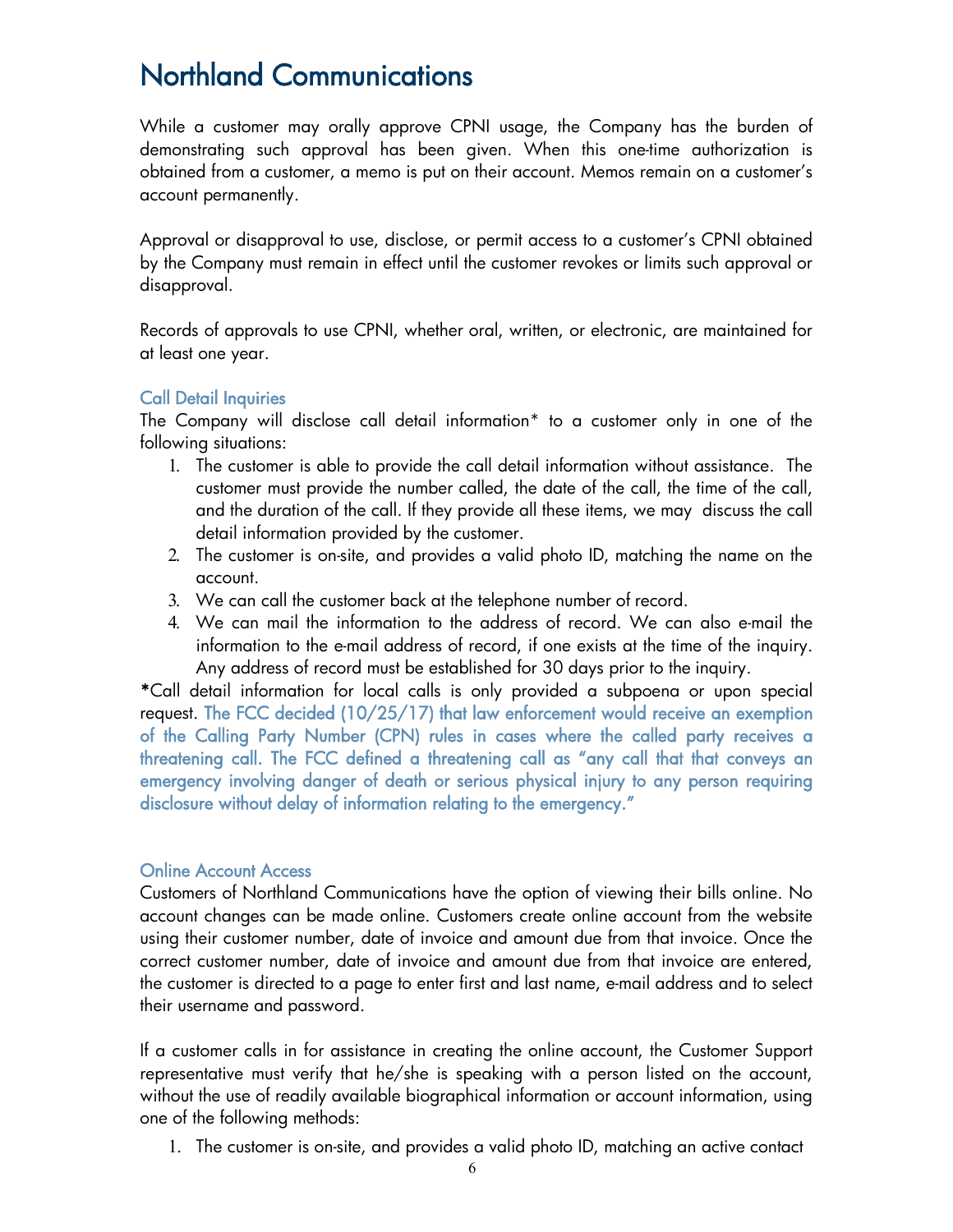on the account.

- 2. Customer is on the phone and is an existing contact on the account.
- 3. We can call the customer back at the telephone number of record.

Once the user account is created successfully, an e-mail will be sent out to the e-mail address entered at account creation. This e-mail will contain a link to click in order to activate their online account. Once the customer clicks the activation link, it will open their web browser and send them to the account activation page. If it has been less than 48 hours since they requested their account, they will receive a message saying their account is activated. If it has been more than 48 hours, their account request will expire, and they will have to go through the sign-up process again.

If a customer forgets their password, they can click on the appropriate link on the website, and a new system generated password will be e-mailed to the e-mail address of record associated with the online account. If a customer forgets their username, they can click on the appropriate link on the website, and their username will be e-mailed to the e- mail address of record associated with the account.

Once an online account is established, a notification is sent to the customer pursuant to the "Notice to Customers of Account Changes" section below.

## E-mailed Bills

Customers of Northland Communications have the option of having their bills e-mailed to them. Customers must call the Business Office to set up this feature. The Customer Support representative must verify that he/she is speaking with a person listed on the account, without the use of readily available biographical information or account information, using one of the following methods:

- 1. The customer is on-site, and provides a valid photo ID, matching the name on the account.
- 2. Customer is on the phone and is an existing contact on the account.
- 3. We can call the customer back at the telephone number of record.

After authentication, the customer request is processed, and a notification is sent to the customer pursuant to the "Notice to Customers of Account Changes" section below.

### Address Changes, postal or e-mail

When customers call the Business Office or come in and request an address change (either postal address or e-mail address), the Customer Support representative must verify that he/she is speaking with a person listed on the account, without the use of readily available biographical information or account information, using one of the following methods:

- 1. The customer is on-site, and provides a valid photo ID, matching the name on the account.
- 2. Customer is on the phone and is an existing contact on the account.
- 3. We can call the customer back at the telephone number of record.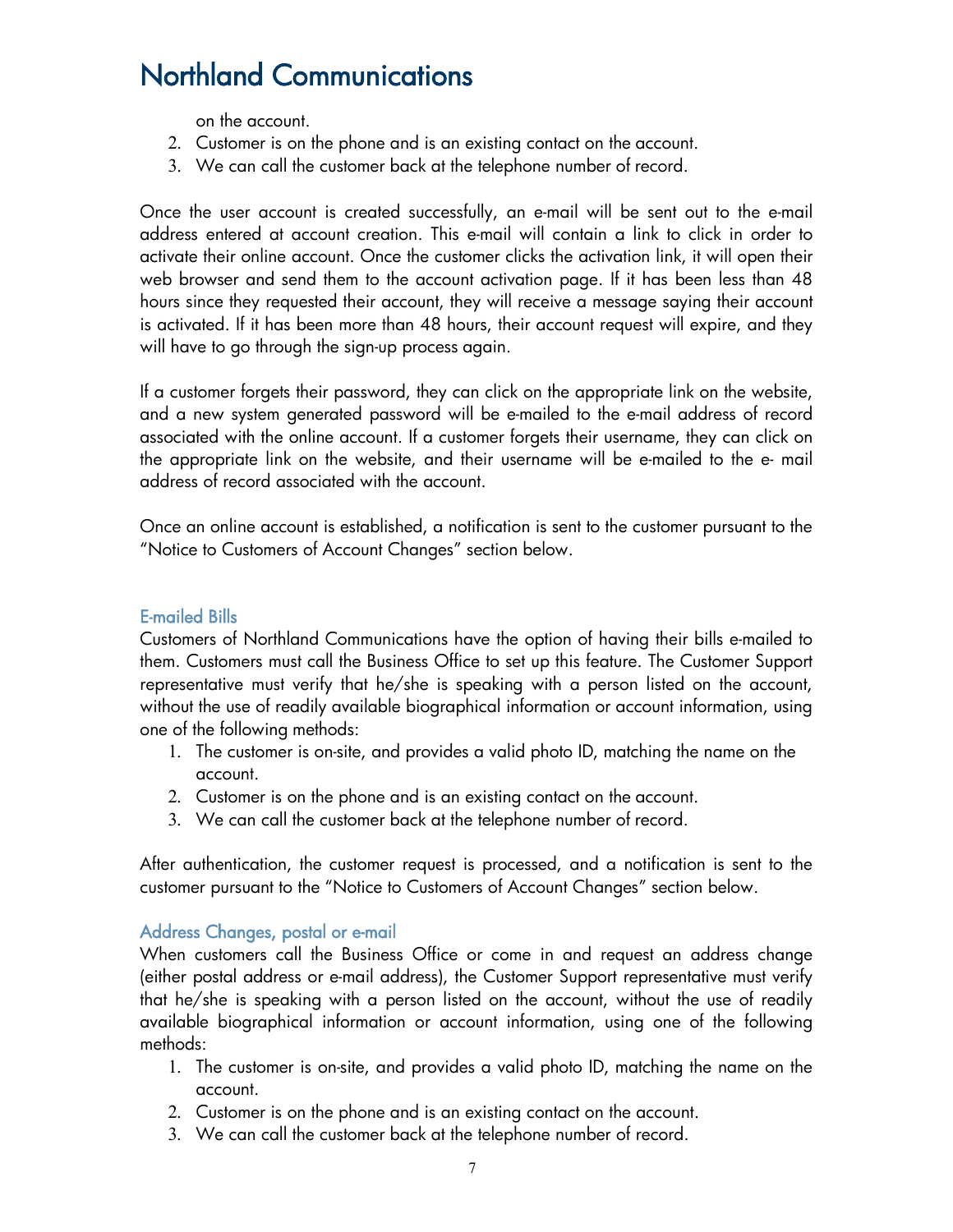After authentication, the customer request is processed, and a notification is sent to the<br>customer pursuant to the "Natice to Customers of Account Changes" section below. customer pursuant to the "Notice to Customers of Account Changes" section below.

### Other Customer Service/Billing Inquiries

Other than the instances listed above, when a call is received or a person comes into the office, we verify that we are speaking with the primary or secondary authorized contact listed on the account before answering any questions regarding the account. The primary authorized and secondary authorized contacts on the account are the only authorized people to make additions, changes or deletions to the account.

Information on the account regarding contract terms, rates, etc. are not to be discussed with anyone else besides the primary and secondary authorized contacts.

No information is to be released to another service provider without a Letter of Agency or written authorization from the customer.

If a primary authorized or secondary authorized contact changes, we need to secure the change in writing (email/fax) from a remaining active contact to authorize Northland Communications to update our records. Northland Strategic Relationship Managers have the authority to authorize the change without the written authorization.

If the account is marked as "CPNI restricted", employees may not use the customer's information to offer the customer any other services without first obtaining the customer's verbal permission to make such an offer. When this one-time authorization is obtained from a customer, a memo is put on their account. Memos remain on a customer's account permanently.

General information regarding our services may be given to anyone that inquires.

#### Business customer exemption

The Company may bind itself contractually to authentication regimes other than those described above for services it provides to its business customers that have both a dedicated account representative and a contract that specifically addresses the Company's protection of CPNI.

#### Notice to Customers of Account Changes

Northland Communications notifies customers via postal letter when any of the following changes are made to their account:

- 1. An online account was created
- 2. The customer's online password was changed
- 3. The customer's billing address of record was changed

Notifications are mailed to the billing address of record, provided that address has been the billing address of record for at least 30 days. In cases where the billing address was changed, notification is mailed to the previous billing address. In cases where the current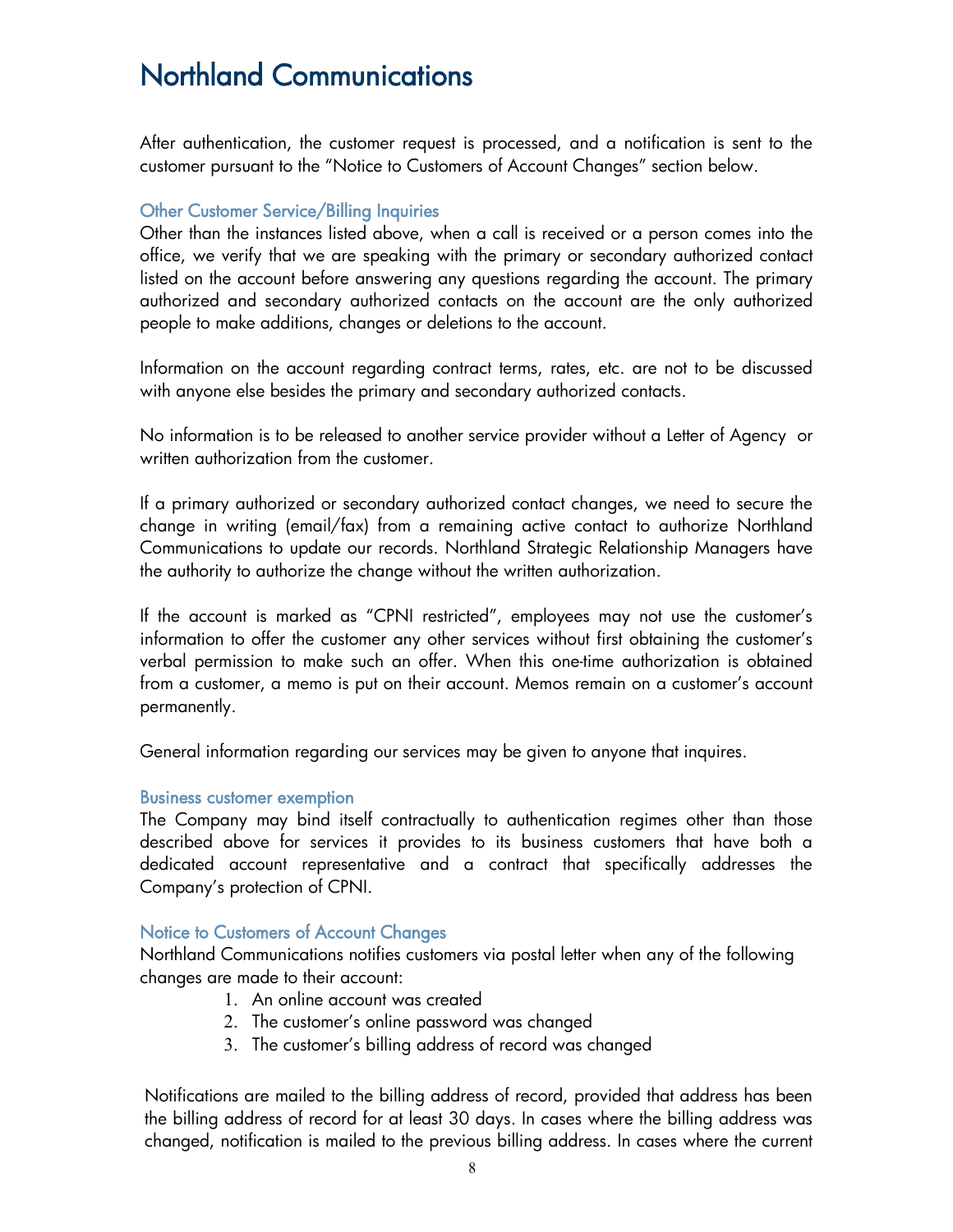address of record has not been effective for 30 days, the notification is mailed to the previous address of record.

 Notifications only indicate that a change was made to the account, and do not give any detail of the change. This notification is not required when the customer initiates service.

## Trouble Tickets

Anyone is authorized to call in a service affecting repair. Most companies will have one person designated for this; however, we will take a trouble call from anyone within the company. If the person is not listed on the account as either a primary or secondary authorized contact, no account information can be given to them.

If the trouble is a billable service issue, authorization must come from either the primary or secondary authorized contacts.

### **Marketing**

The Company will maintain records of all marketing campaigns which use CPNI. Such records will include a description of the campaign, the specific CPNI used in the campaign, and what products and services were offered as a part of the campaign. The Company shall retain the records for a minimum of one year.

No third party is ever given access to our customers' proprietary network information for the purpose of marketing.

Northland Communications does not use local service CPNI to track customers' calls, either to competitors or any other number.

The Company has established a supervisory review process regarding compliance with the CPNI rules for outbound marketing situations and maintains records of compliance for a minimum period of one year. Sales personnel must obtain supervisory approval of any proposed outbound marketing request for customer approval.

# **Collections**

Northland Communications initiates contact with customers for collection of unpaid past due charges. Employees are only permitted to speak with the primary, secondary or accounts payable department regarding the unpaid balance or any possible discontinuance of service. When leaving a message for the any of the above, employees are only permitted to ask that the customer return the call to Northland Communications.

When the Company is unable to collect a past due balance, the customer's account is turned over to a third-party collection agency. Employees are permitted to give this third party the customer's name, address, telephone number, social security number (if known), and amount owed. Copies of customer bills are not given to the collection agency at the time they are placed with the collection agency.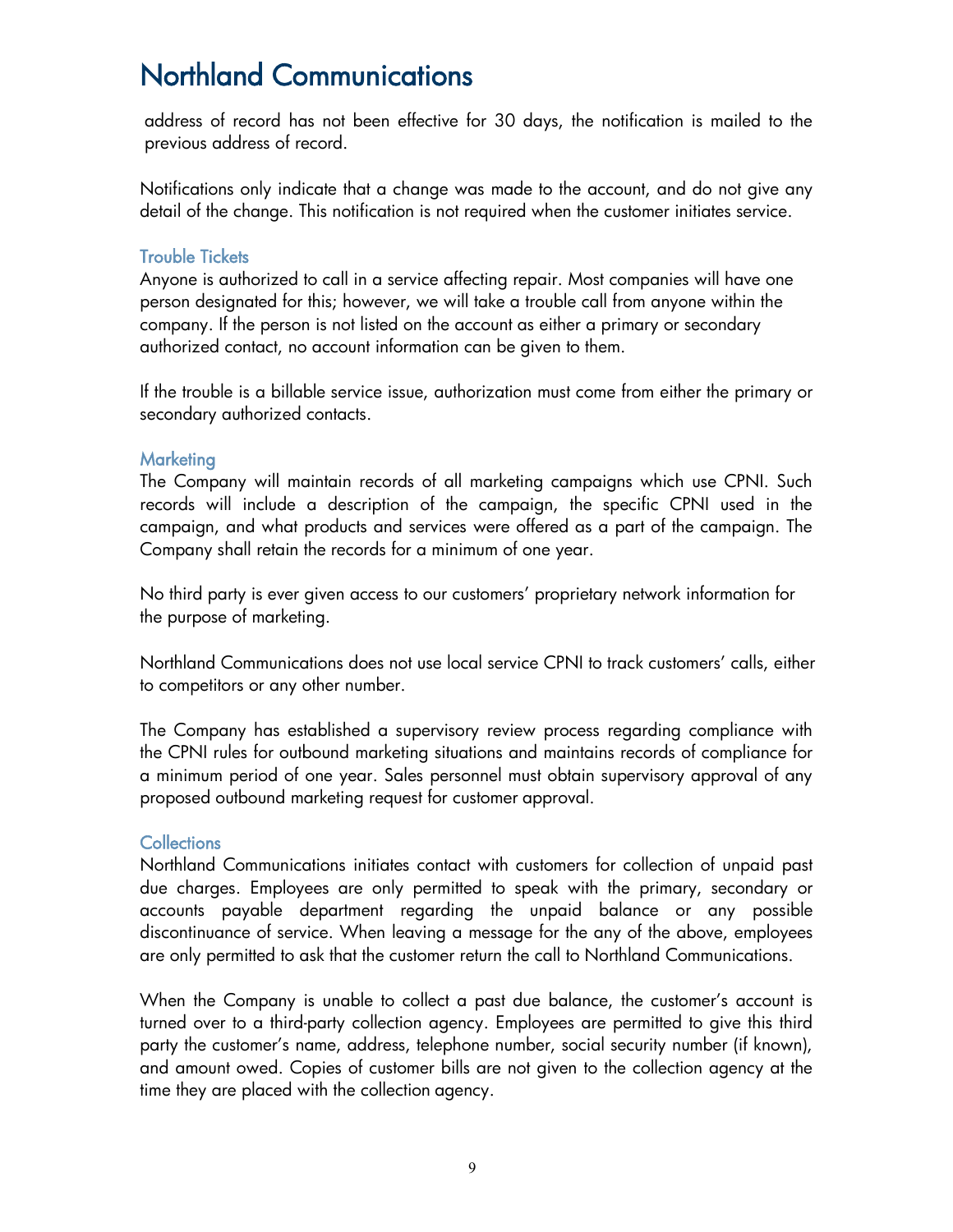# Joint Venture/Contractors

 The Company must obtain explicit approval from a customer before disclosing CPNI to disclose customer CPNI to contractors or joint venture partners. joint venture partners or independent contractors. Northland Communications does not

### Other Carriers

Customers of Northland Communications may also subscribe to long distance services provided by other carriers not affiliated with Northland Communications. PIC changes are received by Northland Communications directly from the customer.

Porting requests are received by Northland Communications by fax or e-mail. We verify the accuracy of the customer information listed by the other carrier and process the order in our system. Northland Communications does not share any CPNI with these carriers. The information sent to us is given to the carrier by the customer.

Northland Communications does not contact the customer after receiving a change request from another carrier, except for verification, billing and collection purposes.

### Law Enforcement

Customer information may be provided to law enforcement agencies that provide a subpoena for the information.

### **Training**

Employees of Northland Communications are trained to protect CPNI verbally and with written procedures. All written procedures involve only answering questions incoming from customers, not making sales or marketing calls to customers. There are no duties requiring or authorizing employees to call customers for marketing purposes; job descriptions for Customer Support representatives only include answering questions from customers. Employees are trained to authenticate customers as described above.

Northland Communications employees are aware of the Company's policies.

#### Disciplinary Process

Employees who violate the Company's CPNI guidelines are first given a verbal warning. A second offense results in a written warning from Human Resources. A third offense results in suspension or termination.

### Notice of Unauthorized Disclosure of CPNI

The Company shall not notify its customers or disclose the breach publicly, whether voluntarily or under state or local law or these rules, until it has completed the process of notifying law enforcement.

As soon as practicable, and in no event later than seven (7) business days, after reasonable determination of the breach, the Company will electronically notify the United States Secret Service ("USSS") and the Federal Bureau of Investigation ("FBI") through a central reporting facility. The internet link to the reporting facility that shall be used by the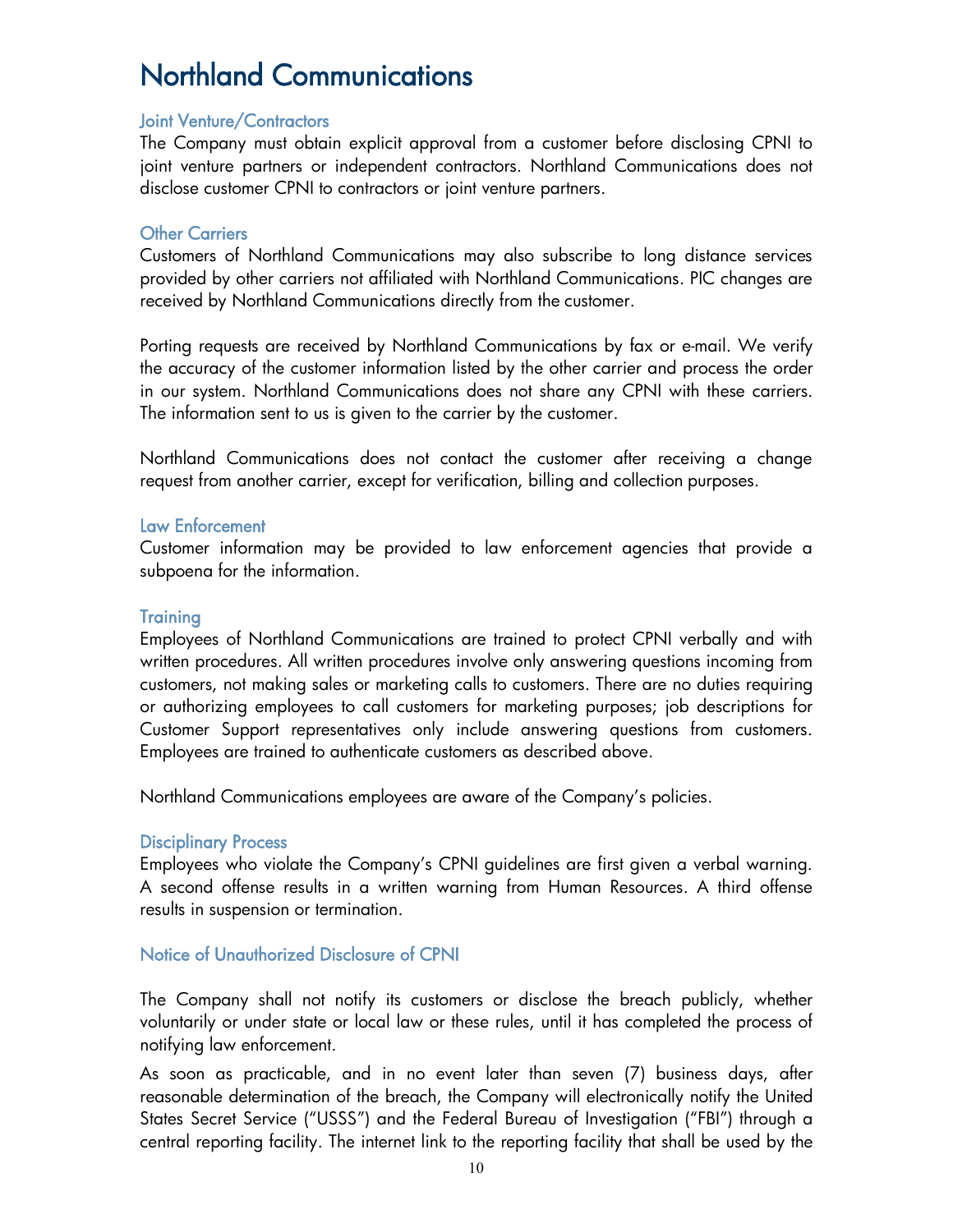Company shall be that maintained by the FCC at *<http://www.fcc.gov/eb/cpni>*.

 Notwithstanding any state law to the contrary, the Company shall not notify customers or disclose the breach to the public until seven (7) full business days have passed after notification to the USSS and the FBI except if the Company believes that there is an extraordinarily urgent need to notify any class of affected customers sooner than the seven (7) business days provided for, in order to avoid immediate and irreparable harm, the Company shall so indicate in its notification and may proceed to immediately notify its affected customers only after consultation with the relevant investigating agency. The Company shall cooperate with the relevant investigating agency's request to minimize any adverse effects of such customer notification.

If the relevant investigating agency determines that public disclosure or notice to customers would impede or compromise an ongoing or potential criminal investigation or national security, such agency may direct the Company not to so disclose or notify for an initial period of up to 30 days. Such period may be extended by the agency as reasonably necessary in the judgment of the agency. If such direction is given, the agency shall notify the Company when it appears that public disclosure or notice to affected customers will no longer impede or compromise a criminal investigation or national security. The agency shall provide in writing its initial direction to the Company, any subsequent extension, and any notification that notice will no longer impede or compromise a criminal investigation or national security and such writings shall be contemporaneously logged on the same reporting facility that contains records of notifications filed by the Company.

After the Company has completed the process of notifying law enforcement, the Company shall notify its customers of a breach of those customers' CPNI.

The Company shall maintain a record, electronically or in some other manner, of any breaches discovered, notifications made to the USSS and the FBI, and notifications made to customers. The record shall include, if available, dates of discovery and notification, a detailed description of the CPNI that was the subject of the breach, and the circumstances of the breach. The Company shall retain the record for a minimum of 2 years.

As used in this section, a "breach" has occurred when a person, without authorization or exceeding authorization, has intentionally gained access to, used, or disclosed CPNI.

### Compliance Certificate

An officer, as an agent of the Company, shall sign a compliance certificate on an annual basis stating that the officer has personal knowledge that the Company has established operating procedures that are adequate to ensure compliance with federal CPNI regulations. The Company shall include with the certification a statement explaining how the Company's operating procedures ensure that it is or is not in compliance with the rules in this subpart. Additionally, the Company shall include with its certification an explanation of any actions taken against data brokers and a summary of all customer complaints received in the past year concerning the unauthorized release of CPNI. The Company shall make this filing annually with the Enforcement Bureau of the FCC on or